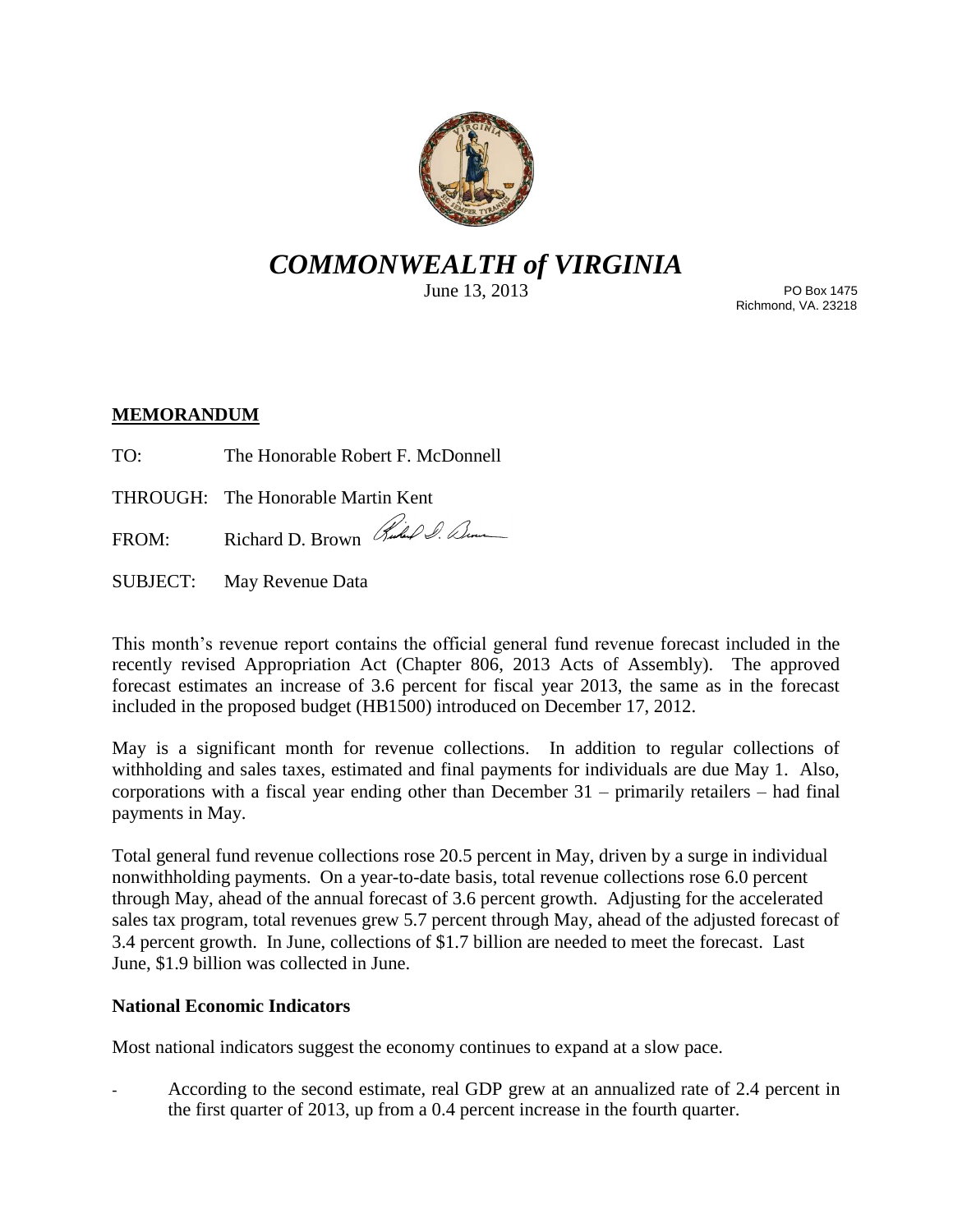- Payroll employment grew by 175,000 jobs in May, while April growth was revised down from 165,000 to 149,000 and March was revised up by 4,000 to 142,000. In a separate report, the unemployment rate increased slightly from 7.5 to 7.6 percent as more people entered the labor force.
- Initial claims for unemployment fell by 11,000 to 346,000 during the week ending June 1. The four-week moving average grew from 348,000 to 352,500.
- The Conference Board's index of leading indicators rose 0.6 percent in April, the sixth rise in eight months. The leading indicator is consistent with continued slow economic growth.
- The Conference Board's index of consumer confidence jumped from 69.0 to 76.2 in May, exceeding expectations. Both current and future components increased in May, but views of future conditions drove the gain.
- Activity in the manufacturing sector further slowed in May, with the Institute of Supply Management index decreasing from 50.7 to 49.0, below expansionary territory for the first time since November 2012.
- The CPI fell 0.4 percent in April, and stands 1.1 percent above April 2012. Core inflation (excluding food and energy prices) rose 0.1 percent in April, and has increased 1.7 percent from March 2012.
- The Federal Reserve announced at its May meeting that it will keep the federal funds target rate at 0.0 to 0.25 percent, and continued its quantitative easing program.

## **Virginia Economy**

In Virginia, payroll employment rose 1.1 percent in April from April of last year. Northern Virginia posted job growth of 1.7 percent; Hampton Roads rose 1.9 percent; and Richmond-Petersburg rose 1.4 percent. The unemployment rate in the Commonwealth fell 0.2 percentage point to 5.0 percent in April and is 0.5 percentage point below April 2012.

The Virginia Leading Index rose 0.2 percent in April after increasing 0.5 percent in March. Building permits, the U.S. leading index, future employment, and initial claims improved in April while auto registrations declined. Richmond, Northern Virginia, Lynchburg, Hampton Roads, Harrisonburg, and Winchester posted expansions in their indexes in April while the indexes for Roanoke, Charlottesville, Danville, Bristol, and Blacksburg contracted.

### **May Revenue Collections**

May is a significant month for revenue collections. In addition to regular collections of withholding and sales taxes, estimated and final payments for individuals are due May 1. Also, corporations with a fiscal year ending other than December 31 – primarily retailers – had final payments in May.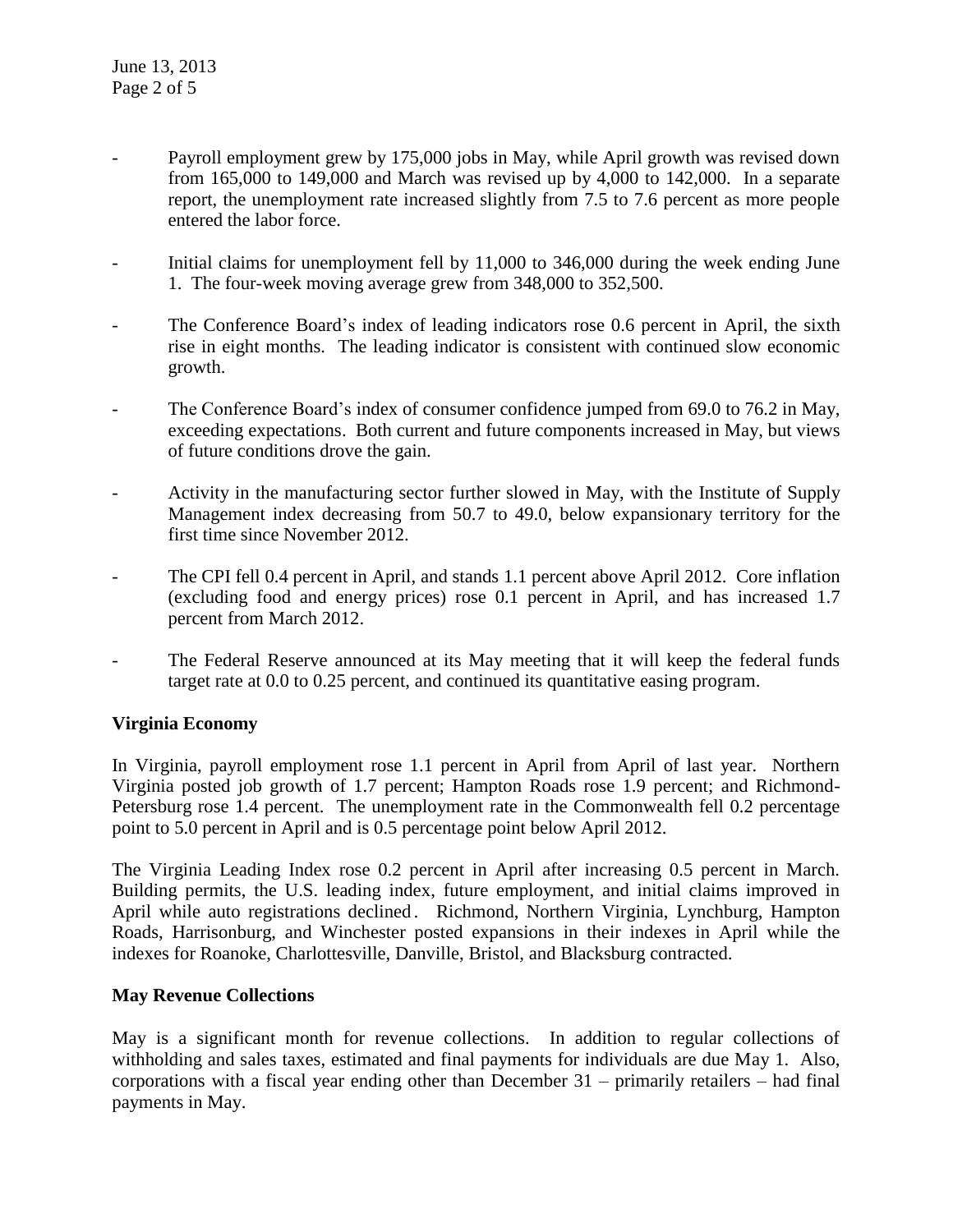June 13, 2013 Page 3 of 5

Total general fund revenue collections rose 20.5 percent in May, driven by a surge in individual nonwithholding payments. On a year-to-date basis, total revenue collections rose 6.0 percent through May, ahead of the annual forecast of 3.6 percent growth. Adjusting for the accelerated sales tax program, total revenues grew 5.7 percent through May, ahead of the adjusted forecast of 3.4 percent growth.

*Net Individual Income Tax (68% of general fund revenues)*: Through May, collections of net individual income tax rose 7.7 percent from the same period last year, ahead of the annual estimate of 4.5 percent growth. Performance in each component of individual income tax is as follows:

*Individual Income Tax Withholding (63% of general fund revenues)*: Collections of payroll withholding taxes fell 1.8 percent in May. Year-to-date, withholding collections rose 2.6 percent compared with the same period last year, trailing the projected annual growth rate of 3.3 percent.

*Individual Income Tax Nonwithholding (15% of general fund revenues)*: May is a significant month in collections of this source. Final payments for tax year 2012 and the first estimated payment for tax year 2013 are both due May 1.

A total of \$776.1 million in nonwithholding was collected in May, compared with \$444.2 million in May of last year, an increase of 74.7 percent. Since a portion of final payments due May 1 are received in April, the two months must be analyzed together to accurately assess growth in this source. Taken together, nonwithholding collections in April and May were up 30.7 percent over the same period last year.

To date, collections of nonwithholding have exceeded the annual forecast by \$9.1 million, and year-to-date collections are 20.3 percent ahead of the same period last year, far exceeding the annual estimate of 6.8 percent growth. The final estimated payment for this fiscal year is due in June. Last year, \$257.2 million was received in June.

*Individual Income Tax Refunds*: TAX issued \$144.5 million in refunds in May compared with \$143.5 million last year. Year-to-date, refunds have fallen 3.8 percent, lagging the annual estimate of 0.4 percent growth.

Since the filing season began on January 1, TAX has issued 2.5 million refunds compared with 2.6 million in the same period last year. The average size of refunds is 0.9 percent lower than last year.

*Sales Tax (20% of general fund revenues)*: Collections of sales and use taxes, reflecting April sales, grew 2.7 in May. On a year-to-date basis, collections have risen 3.5 percent through May, slightly trailing the annual estimate of 4.1 percent. Adjusting for the partial repeal of the accelerated sales tax program, sales tax collections have grown by 2.2 percent year-to-date, lagging the economic-base forecast of 3.2 percent growth.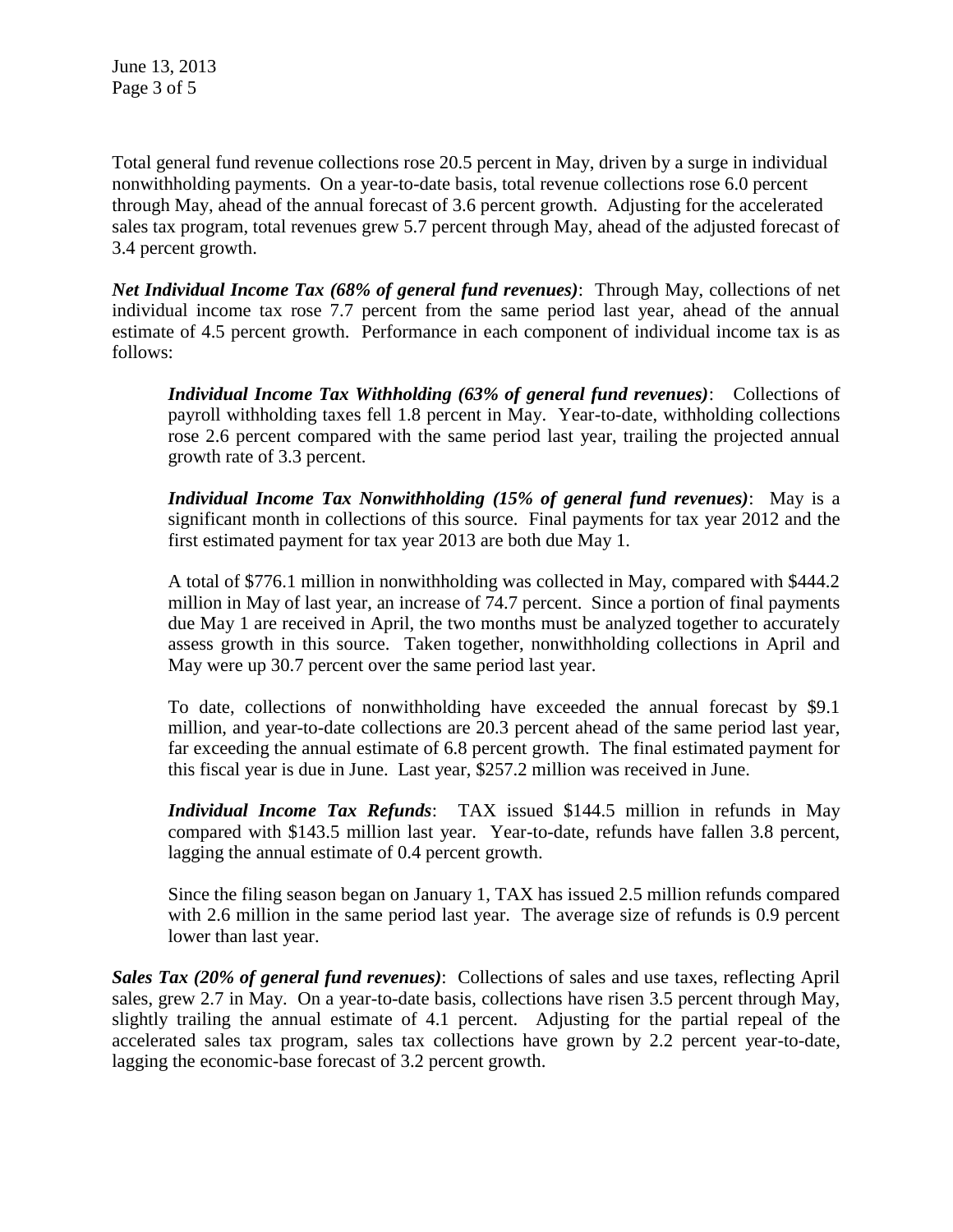June 13, 2013 Page 4 of 5

*Corporate Income Tax (5% of general fund revenues)*: May is not typically a significant month in corporate income tax collections, as final or extension payments are mainly only due from retailers who usually have a January 31 close to their fiscal year. Such payments vary significantly from year to year.

Collections of corporate income tax were \$21.2 million in May, compared with \$25.0 million in May of last year. Year-to-date collections in this source have fallen 8.5 percent from the same period last year, lagging the estimate of a 4.5 percent decline.

*Wills, Suits, Deeds, Contracts (2% of general fund revenues)*: Collections of wills, suits, deeds, and contracts – mainly recordation tax collections – were \$35.4 million in May, compared with \$31.0 million in May of last year, a 14.3 percent increase. This source has had double-digit increases in 15 of the last 16 months. On a year-to-date basis, collections are up 17.2 percent, far ahead of the annual forecast of 4.5 percent growth.

*Insurance Premiums (2% of general fund revenues)*: May is not a significant month for collections in this source. Collections in this source were \$3.8 million compared with \$6.7 million in May of last year. Year-to-date collections are \$165.3 million through May compared with \$156.0 million through May of last year  $- a 5.9$  percent increase compared with the forecast of 1.1 percent growth.

### **Other Revenue Sources**

The following list provides data on May collections for other revenue sources:

|                                    | <b>Year-to-Date</b> | Annual<br><b>Estimate</b> |
|------------------------------------|---------------------|---------------------------|
| Interest Income (0.5% GF revenues) | $-10.2\%$           | $-12.5%$                  |
| ABC Taxes (1% GF revenues)         | 4.4%                | 2.6%                      |

*All Other Revenue (3% of general fund revenues)*: Receipts in All Other Revenue rose 8.8 percent in May, \$42.7 million compared with \$39.2 million last year. On a year-to-date basis, collections of All Other Revenue were flat with the same period last year, ahead of the annual estimate of a 1.5 percent decline.

### **Summary**

May is a significant month for revenue collections. In addition to regular collections of withholding and sales taxes, estimated and final payments for individuals are due May 1. Also, corporations with a fiscal year ending other than December 31 – primarily retailers – had final payments due in May.

Total general fund revenue collections rose 20.5 percent in May, driven by a surge in individual nonwithholding payments. On a year-to-date basis, total revenue collections rose 6.0 percent through May, ahead of the annual forecast of 3.6 percent growth. Adjusting for the accelerated